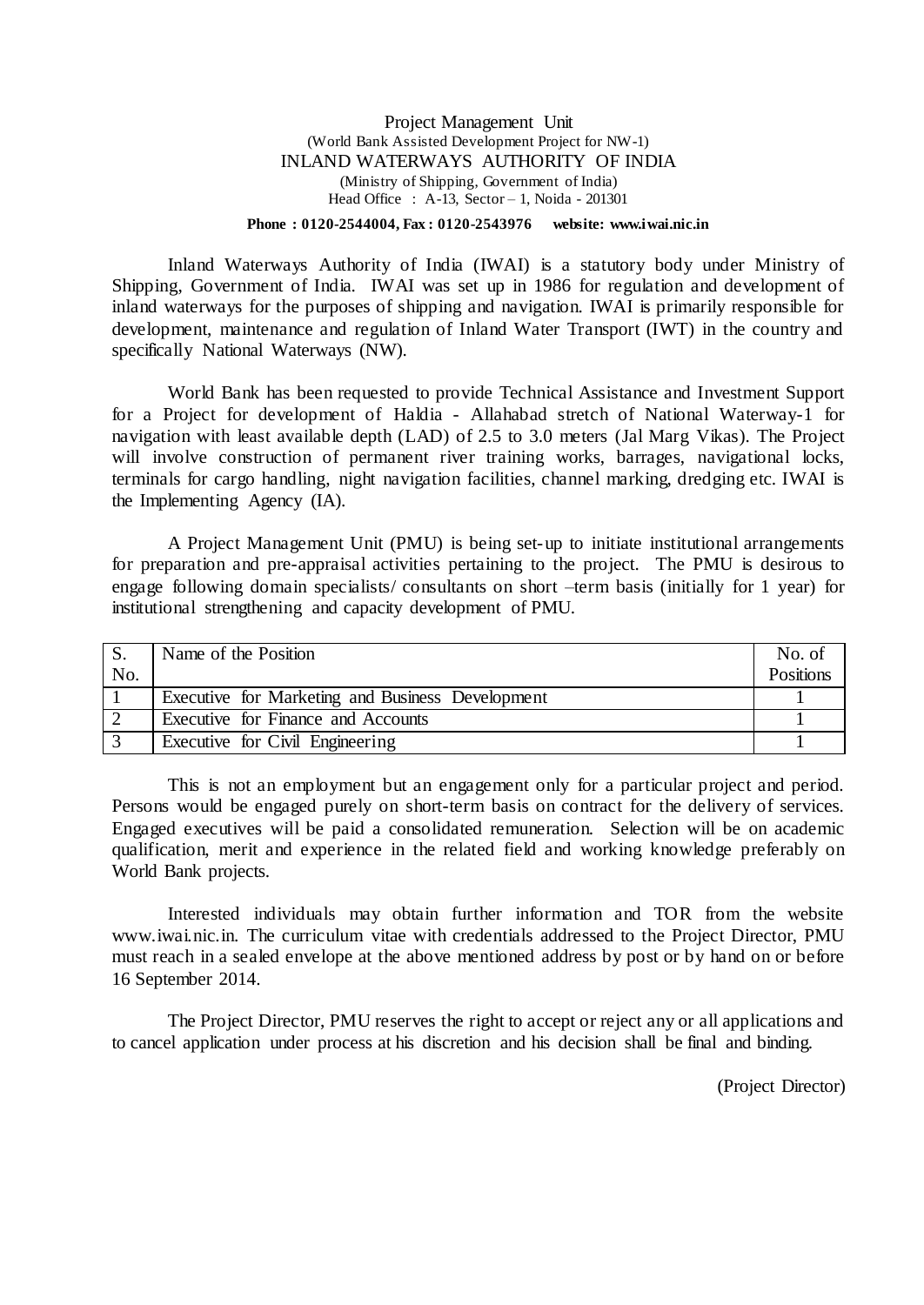# **CIVIL ENGINEERING EXECUTIVE FOR JAL MARG VIKAS (NW-1) PROJECT**

## **Qualification:**

- 1. Graduate in Civil Engineering from any recognized institution, or AMIE from Institution of Engineers (India)
- 2. Experience (minimum 3 years) in construction/designing and planning of civil engineering works of Infrastructure Projects (preferably waterway, irrigation, barrage, ports, or similar linear projects).
- 3. Conversant with the latest engineering practices.
- 4. Ability to understanding of technical drawings, sketches, specifications, etc.
- 5. Proficiency in use of Computers.
- 6. Familiarity with the working of State Govt., Central Govt. and the World Bank.
- 7. Good Communication Skills (in English and local language).

#### **Role of Executive**

This assignment will involve frequent travel to project corridors. The Executive will assist the Project Management Unit and domain Specialist. Executive would be responsible for, but not limited to, the following activities and would report to the Project Director and Project Manager on daily basis.

- 1. Preparation of ToR, bidding documents for hiring of Consultant for preparation of Detailed Project Report including Market Study and EIA, SIA, EMP, DMP studies
- 2. Assist in hiring of consultants and implementation agencies
- 3. Co-ordination during site assessment etc.
- 4. Checking of the feasibility and adequacy of civil engineering designs suggested by the consultant and suggest latest engineering practices
- 5. Provide oversight and co-ordination during preparation of DPRs by the Consultants
- 6. Monitoring and Documentation
- 7. Co-ordination with Other Departments and Agencies
- 8. Preparation of estimates, specifications, manuals
- 9. Recording and checking of measurements
- 10. Preparation of status/monthly/quarterly reports for the IWAI and World Bank
- 11. Preparation of Compliance/Completion Reports of each phase
- 12. Review of Reports submitted by the Contractors and/or Supervision Consultants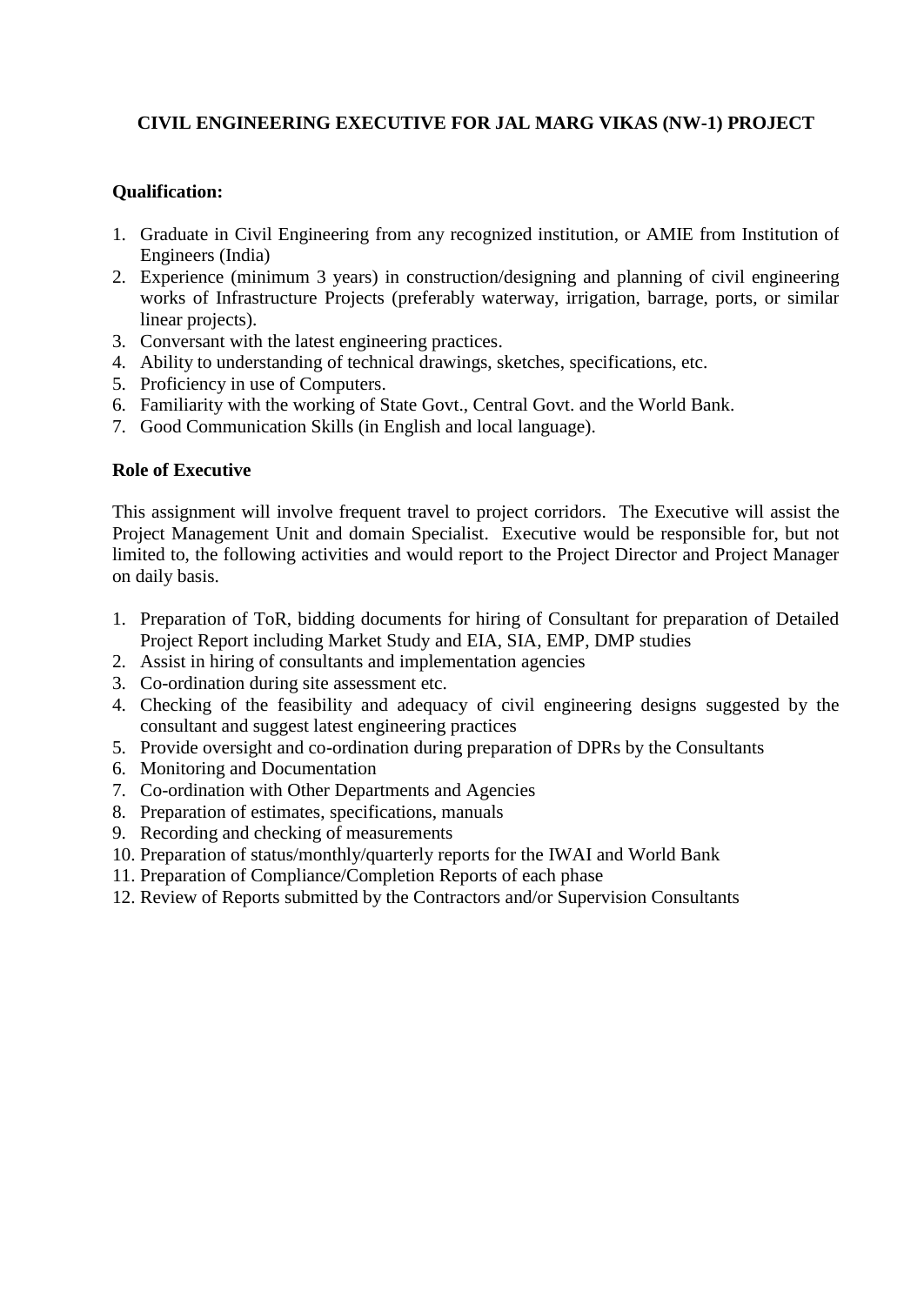# **FINANCE & ACCOUNTS EXECUTIVE FOR JAL MARG VIKAS (NW-1) PROJECT**

## **Qualification**

- 1. Chartered Accountant (CA)
- 2. Experience (minimum 3 years) in any Government organization or reputed large company
- 3. Knowledge of Financial and Accounting procedures
- 4. Familiarity with the working of State Govt., Central Govt. and the World Bank.
- 5. Proficiency in use of Computers and Tally Accounting software
- 6. Good Communication Skills (in English and local language).

#### **Role of Executive**

This assignment will involve frequent travel to project corridors, Project Implementation Units (PIU). The Consultant would be responsible for, but not limited to, the following activities and would report to the Project Director and Project Manager/ Project Finance Officer on daily basis.

- 1. Preparation of finance and accounting manuals for PMU
- 2. Scrutiny of financial proposals
- 3. Preparation and compilation of Accounts, balance sheets and other statutory documents
- 4. Assist in audit by CAG, CAAA, or/and any other statutory body
- 5. Preparation of audit replies and ensure compliance
- 6. Preparation of day to day vouchers, checking of bills, payments, etc.
- 7. Maintenance of accounts, payment registers, cash book, bank book, bank operations, finance management statements
- 8. All tax related matters
- 9. Preparation of status/monthly/quarterly reports for the IWAI and World Bank on Finance and **Accounts**
- 10. Review of Reports submitted by the Contractors and/or Supervision Consultants